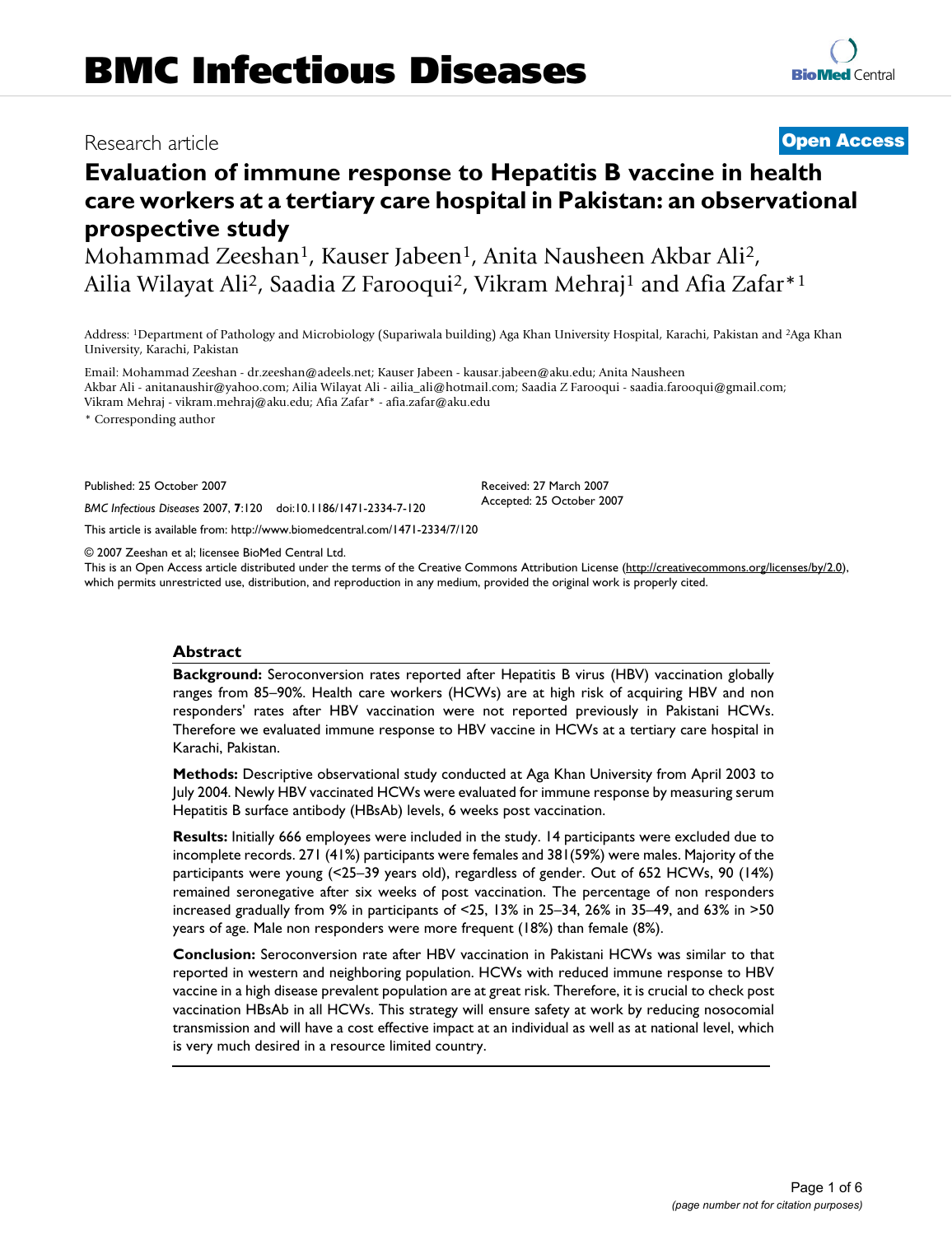# **Background**

Hepatitis B virus (HBV) infection and its sequelae, including chronic liver disease, cirrhosis and hepatocellular carcinoma are major global health problems. About 350 million chronic carriers world wide constitute the primary reservoir of infection [1]. Exposure to blood and body fluids is a major risk factor for development of HBV infection and it is a well established fact that in an unvaccinated individual, the risk of acquisition of HBV infection after single exposure of HBV infected blood or body fluid ranges from 6%-30%. Therefore health care workers (HCWs) are at high risk of HBV infection due to repeated exposure [2-4]. In addition non-existing infection control activities and higher prevalence of HBV in our region further augment the risk of nosocomial transmission of HBV to HCWs.

With the availability of HBV vaccine since 1982, the decline in the incidence of HBV infection and associated morbidity and mortality was reported [5-8]. Therefore, in 1997 CDC recommended that all HCWs should be vaccinated against HBV [9]. Despite the recommendation and excellent protection profile among post vaccinated personnel, compliance to this recommendation remained poor in various health care settings [10,11].

Immune response to HBV vaccine is assessed by measuring antibody level after 6–8 weeks of completion of 3 doses. Hepatitis B surface antibody higher than10 mIU/ ml is generally taken to be protective [12,13]. Factors associated with decreased immune response include increasing age, smoking, obesity, gender and genetic factors [14- 16]. Previous studies on HCWs published from various parts of the world have reported 12–21% non responders to HBV vaccine (Table 1). Despite HBV infection being a major health care issue in both community and nosocomial settings in Pakistan, data assessing immune response in HCWs is unavailable. Considering a prevalence rate of 3–4% in general population [17] possibility of nosocomial transmission in a health care setting is considerable. Therefore, we conducted this study at Aga Khan University Hospital (AKUH) to evaluate the immune response among health care personnel after completion of their vaccination schedule.

# **Methods**

This descriptive observational study was conducted at AKUH, Karachi, Pakistan from April 2003 to July 2004. AKUH is a 550 bedded tertiary care referral centre with approximately 4000 HCWs.

Newly inducted HCWs in the hospital were immunized with recommended three doses of HBV vaccine as per institutional policy. Immunization was done with recombinant vaccine (Engerix B – Glaxo SmithKline Biological) and the standard vaccination schedule (0, 1, 6 months) was followed. Adult dose with 20 mcg of hepatitis B surface antigen per ml was administered intramuscularly over deltoid region. Hepatitis B surface antibody (HBsAb) level was measured (AUSAB® Abbott AXSYM system – MEIA) after 6–8 weeks of completion of vaccination course. Previously immunized and HBsAb reactive employees were excluded from the study.

Baseline vaccination was the exposure given to HCWs and the development of antibodies was considered as the outcome variable. HCWs with antibody titers of  $\geq$ 10 mIU/ml were considered responders while those with levels <10 mIU/ml were labeled as non-responders. Age and gender were included as confounding variables. Study population was divided into four age groups; group1: <25 years, group2: 25–34 years, group3: 35–49 years and group4: >50 years (Figure 1).

Data was entered and statistical analysis was performed in SPSS version 13.0.1. In descriptive analysis percentages of categorical variables (gender, antibody titer level and age groups) were reported. Bivariate comparisons were assessed using chi-square test and logistic regression. Multivariable logistic regression analysis was run to adjust for the confounders. A p-value of  $< 0.05$  was considered as statistically significant.

|  |  | Table 1: Immune response after hepatitis B vaccine in different populations of world |  |
|--|--|--------------------------------------------------------------------------------------|--|
|  |  |                                                                                      |  |

| Author                                                                     | Year of publication                   | Country                  | Non responders after immunization (%) |
|----------------------------------------------------------------------------|---------------------------------------|--------------------------|---------------------------------------|
| Roome A $\vert$ et al $\vert$ 16 $\vert$                                   | 1993 JAMA                             | USA (Connecticut)        | 11.9%                                 |
| Averhoff F et.al [20]                                                      | 1998 Am   Prev Med.                   | USA(Georgia)             | 12%                                   |
| Louther   et.al [21]                                                       | 199 Am   Infec Control                | USA(New York)            | 21%                                   |
| Platkov.E et.al [22]                                                       | 2003 Int. J. Occup Med Environ Health |                          | 13.5%                                 |
| 2005 The Brazilian Journal of Infectious Diseases<br>Luiz A.S et.al $[23]$ |                                       | <b>BRAZIL(Sao Paulo)</b> | 13.6%                                 |
| Yen YH et.al [24]                                                          | 2005 Liver international              | TAIWAN(Kaohsiung)        | 13.6%                                 |
| Saberiflroozi M et.al [25]                                                 | 2006 Arch. Iran Med                   | IRAN(SHIRAZ)             | 12.7%                                 |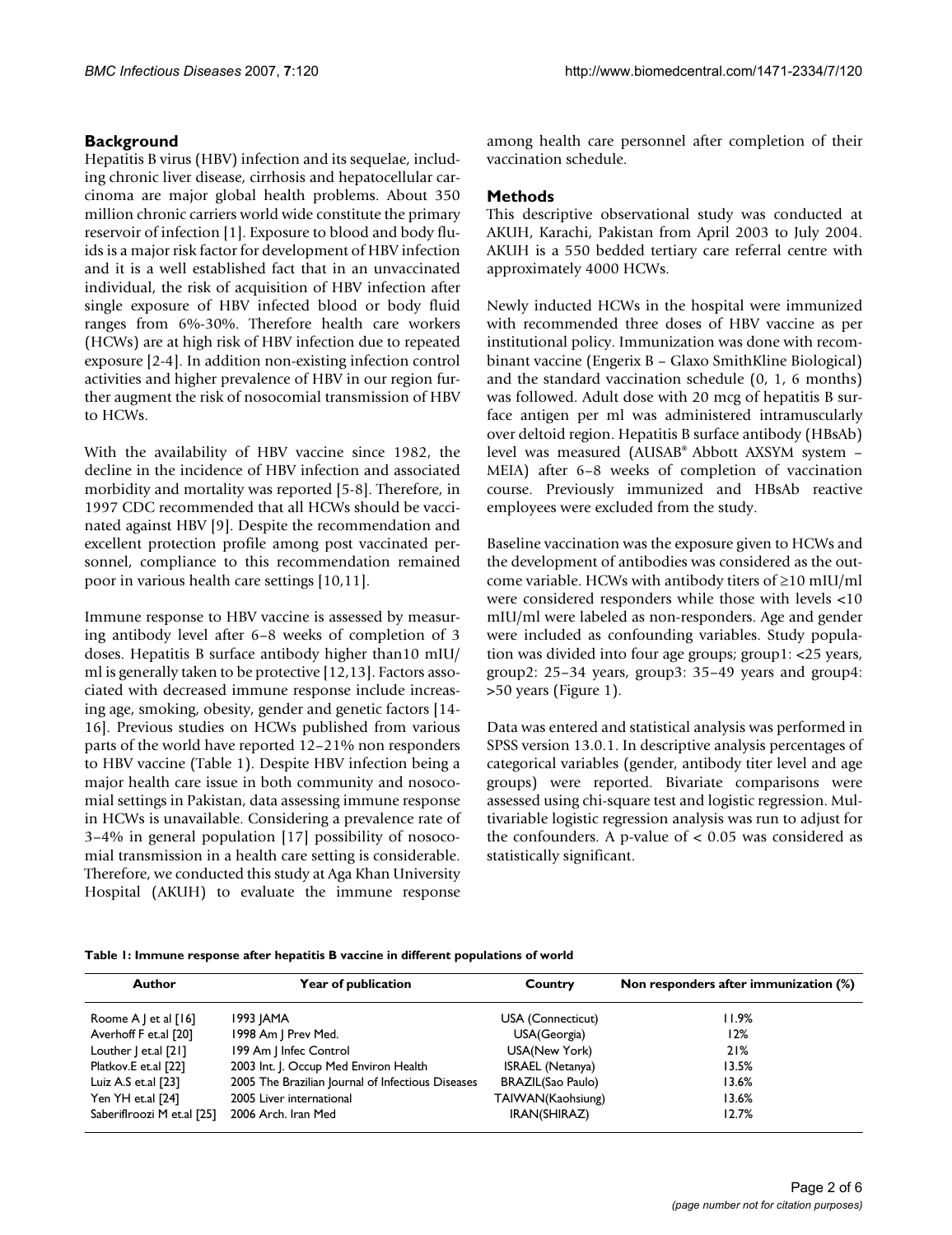

**Figure 1** Descriptive Characteristics of study participants.

# **Results**

Initially a total of 666 HCWs were enrolled. However by the end of the study period, 14 participants were excluded due to incomplete records. Majority (62.3%) of the HCWs were enrolled in the year 2003 and all others in the year 2004. Female participants were 271 (41%) and male were 381 (59%). Over all, 14% of the HCWs after 6–8 weeks of completion of immunization with HBV vaccine did not develop any antibody response and were labeled as non responders. (Figure 1).

The bivariate analysis in Table 2 shows that the frequency of nonresponders was higher in males in comparison to females ( $OR = 2.50$ ) ( $p = 0.001$ ) and decline in immune response was noticed with increasing age. (OR = 1.54, 3.58, 17.80)  $(p = 0.001)$ .

Multivariate analysis also revealed decrease seroconversion in male gender in comparison to females (OR = 2.1,  $95\%CI = 1.2 - 3.5$ . HCWs especially with the age groups of  $\geq$ 50 years (OR = 14.6, 95%CI = 3.9–54.6) and 35–49 years (OR =  $3.0$ ,  $95\%CI = 1.5-5.9$ ) showed significantly reduced immune response in comparison to the young HCWs (<25 years).

# **Discussion**

This is the first study from Pakistan and provides the local epidemiological data assessing the immune response to HBV vaccine in HCWs. In this study, 14% of HCW remained nonresponders i.e. the serum protective level of  $\geq$ 10 mIU/ML of HBsAb was not achieved after recommended routine HBV vaccination.

Age and gender were the two variables included in our study. The percentage of male nonresponders (18%) was more than twice of the female  $(8\%)$  counterpart  $(p =$ 0.0001) (Table 2). This finding was in concordance with Wood et al that reported a response rate of 18% and 9% respectively in male and female (*p* = 0.006)[15]. Smoking and certain genetic factors have been reported as probable reasons of decreased immune response in male. However we have not evaluated these factors in our study.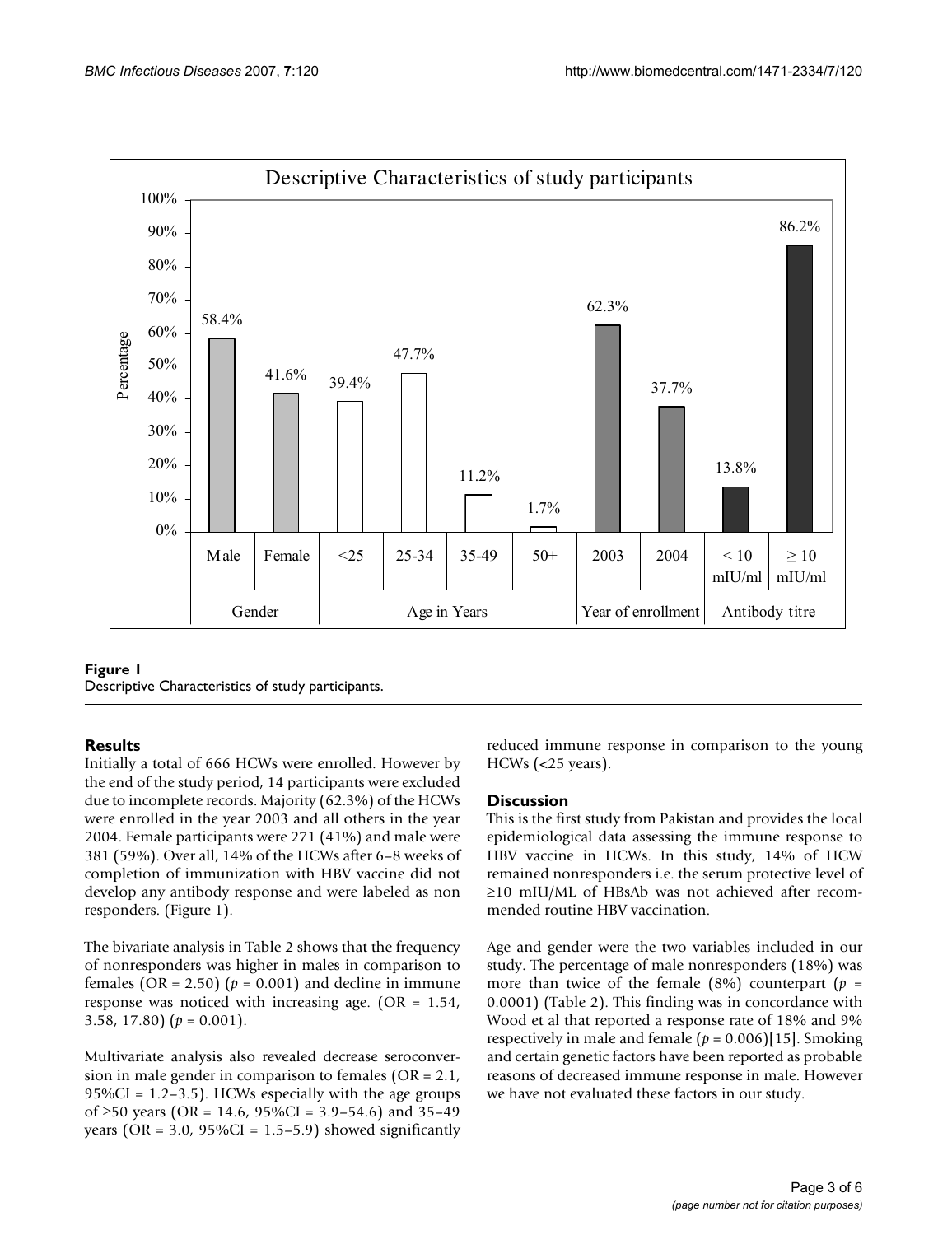| <b>CHARACTERISTICS</b> | <b>NORMAL RESPONDERS</b><br>n (%) | <b>NONRESPONDERS</b><br>n (%) | <b>OR</b> | p-VALUE |
|------------------------|-----------------------------------|-------------------------------|-----------|---------|
|                        | GENDER n (%)                      |                               |           |         |
| <b>FEMALE</b>          | 249 (92)                          | 22(8)                         |           |         |
| <b>MALE</b>            | 313(82)                           | 68 (18)                       | 2.5       | < 0.001 |
|                        | AGE GROUP n (%)                   |                               |           |         |
| $<$ 25 years           | 234 (91)                          | 23(9)                         |           |         |
| $25 - 34$ years        | 270 (87)                          | 41(13.0)                      | 1.5       | 0.114   |
| $35-49$ years          | 54 (74)                           | 19(26)                        | 3.6       | < 0.001 |
| $\geq$ 50 years        | 4(36)                             | 7(63)                         | 17.8      | < 0.001 |

**Table 2: Bivariate analysis of nonresponders in different genders and age groups (n = number)**

Highest rate of immune response (91%) was observed in younger HCWs (<25 years) which started to decline with increasing age ( $p = 0.0001$ ). Only 36% of HCWs of group 4 (> 50 years of age) developed response to HBV vaccine, however the sample size in this group was very small (Table 2). The findings are more or less in the agreement with earlier reports. Roome et al. also observed the inadequate levels of antibodies in relation to increasing age, from 2.8% among those younger than 30 years to 42.1% among those older than 60 years ( $p < 0.0001$ ) of age [16]. The observation favors the hypothesis that with increasing age seroprotective antibody formation after vaccination is decreased. This finding is of great clinical significance as non-responders remain susceptible to HBV infections. Therefore, from infection control perspective, the post vaccination HBsAb levels should be determined for all HCWs.

Multivariate analysis also favored age and gender as an independent risk factor for nonresponders. (Table 3)

In the past there was no data available regarding the immune response after HBV vaccination in HCWs from

Pakistan. However studies from different part of the world have reported the immune responses to HBV vaccine in their HCWs. Seroconversion rates in Pakistani HCWs correlated with previous studies conducted in USA, Israel, Brazil and Taiwan (Table 1).

The major limitation of this study is the inability to evaluate the hepatitis B core antibody (antiHBc) in our study population due to low budget and limited resources. Therefore there is a possibility that reduced immune response to HBV vaccine was due to occult hepatitis B infection. We agree that a non responder rate of 14% might be an over estimate in our study population; however in a resource limited setting our results are providing a baseline for future epidemiological studies in this area. Moreover our finding matched with the studies conducted in other countries. Second limitation of our study was that we were not able to evaluate the association of decreased immune response with risk factors other than age and gender. Previous studies suggested that smoking, obesity, nutritional status, site of administration of vaccine and genetic factors also contributed to reduced immune response.

|  |  |  |  | Table 3: Multivariate comparison of non-responders with normal responders |  |  |
|--|--|--|--|---------------------------------------------------------------------------|--|--|
|--|--|--|--|---------------------------------------------------------------------------|--|--|

| <b>CHARACTERISTICS</b> | <b>OR</b> | p-value                  |
|------------------------|-----------|--------------------------|
|                        |           | Gender                   |
| Female                 | 1.0       | $\overline{\phantom{a}}$ |
| Male                   | 2.1       | 0.006                    |
|                        |           | <b>AGE GROUP (n)</b>     |
| $<$ 25 years           | 1.0       | $\overline{\phantom{a}}$ |
| $25 - 34$ years        | 1.4       | 0.254                    |
| 35-49 years            | 3.0       | 0.002                    |
| $\geq$ 50 years        | 14.6      | < 0.001                  |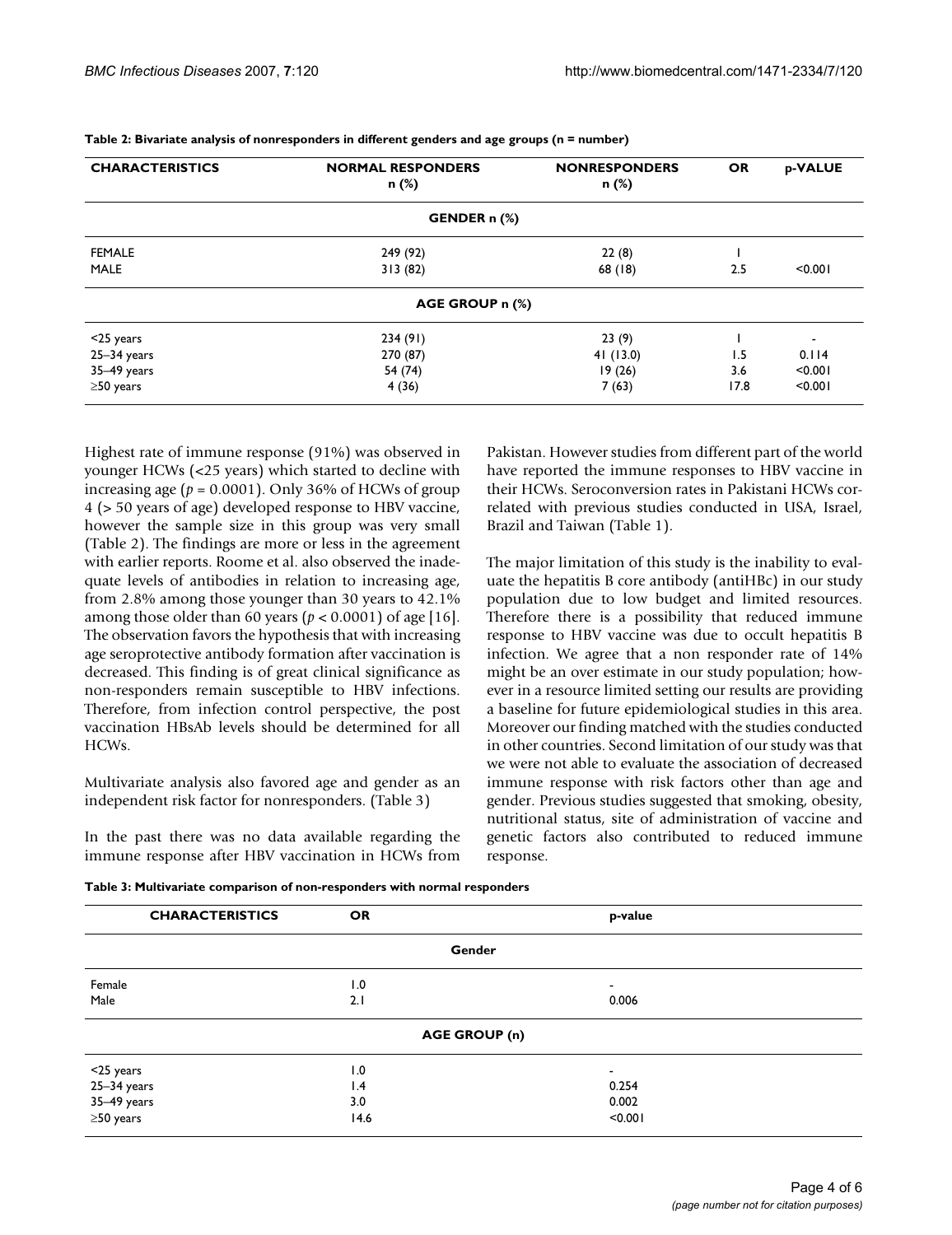Post vaccination testing is recommended for high risk persons, including health-care and public safety workers; chronic hemodialysis patients, HIV-infected persons, and other immunocompromised persons, and sex or needlesharing partners of HBsAg-positive persons. However this practice is usually not followed in majority of hospitals in Pakistan [18,19].

In health care settings pre-exposure vaccination programmes are not only important for safety of HCWs but are also proven cost effective relative to post exposure prophylaxis with hyperimmunoglobulins. The difference between the cost of HBV vaccine and HBV immunoglobulin is enormous as three doses of HBV vaccine cost around 17 US \$, and the cost of immunoglobulin ranges from 416–800 US \$. This extra cost is borne by the institutions or the HCWs, which is an economical burden especially in developing countries.

# **Conclusion**

We concluded from this study that the seroconversion rate after completion of scheduled vaccination was more or less similar in our HCWs in comparison to HCWs working in other parts of the world, with similar age and gender variability. There is a need to strictly implement the policy of hepatitis B immunization in every health care setting, as recommended by CDC. It is also extremely important to check the post vaccination status of all HCWs after 6–8 weeks of vaccination as it not only ensures safety of employees but also reduces rate of transmission hence functioning as a cost effective exercise at individual as well as national level.

### **Competing interests**

The author(s) declare that they have no competing interests.

### **Authors' contributions**

MZ and AZ conceived and designed the study. ANA, AW, SZF participated in the implementation of the study. MZ, AZ, and KJ were responsible for manuscript writing. VM was responsible for data management and statistical analysis and contributed in manuscript writing. All the authors read and approved the manuscript.

# **References**

- Kao JH, Chen DS: Overview of Hepatitis B and C virus. In *Infectious cause of cancer: target for intervention* Edited by: Guerdon TJJ. Totowa NJ: Humana press; 2000:313-30.
- 2. Rosea E, Rudensky B, Pez E: **Ten years follow up study of hepatitis B Virus infection and vaccination status in hospital employee.** *J Hosp Infec* 1999, **41:**245-50.
- 3. Talaat M, Kandeel A, EL-Shoubory W, Bodenschatz C, Khairy I, Oun S, *et al.*: **Occupational exposures to needle stick injuries and hepatitis B vaccination coverage among health care workers in Egypt.** *Am J Infect Control* 2003, **31(8):**469-74.
- 4. Kane A, Lloyd J, Zaffran M, Simonsen L, Kane M: **Transmission of hepatitis B, hepatitis C and human immunodeficiency viruses through unsafe injections in the developing world:**

**model-based regional estimates.** *Bull World Health Organ* 1999, **77:**801-7.

- 5. Ni YH, Chang MH, Huang LM, Chen HL, Hsu HY, Chiu TY, Tsai KS, Chen DS: **Hepatitis B virus infection in children and adolescents in a hyperendemic area: 15 years after mass hepatitis B vaccination.** *Ann med* 2001, **135(9):**796-800.
- 6. Gunson RN, Sorald GL, Roggrndor FM, Nicholas H: **Hepatitis B virus and hepatitis C virus infection in health care workers: guideline for prevention of transmission of HBV and HCV from HCW to patient.** *J Clin Virol* 2003, **27:**213-30.
- 7. Lanpher BP, Linnemann CC Jr, Cannon CG, Deroub MM: **Decline of clinical hepatitis B in workers at a general hospital: Relations to increase vaccine induce Immunity.** *CID* 1993, **16(16):**10-14.
- 8. Mahoney FJ, Stewart K, Hu H, Coleman P, Alter MJ: **Progress toward the elimination of hepatitis B virus transmission among health care workers in the United States.** *Arch Intern Med* **157(22):**2601-2605. 1997 Dec 8–22
- 9. **"Immunization of Health care workers".** *Recommendation of advisory committee on immunization practice (ACIP) and the Hospital Infection Control Practice Advisory committee (HICPAC). MMWR, Recommendation and report* **26:**. 12/26/97
- 10. Shrestha SK, Bhattarai MD: **Study of Hepatitis B among different categories of health care workers.** *J Coll Physicians Surg Pak* 2006, **16(2):**108-11.
- 11. Dannetun E, Teqneu A, Torner A, Giesecke J: **Coverage of hepatitis B vaccination in Swedish health care workers.** *J Hosp Infect* 2006, **63(2):**201-4.
- 12. Jack AD, Hall AJ, Maine N, Meudy M, Whittle HC: **What level of hepatitis B antibody is protective?** *J Infect Dis* 1999, **179:**489-492.
- 13. Maupas PAG, Simon DF: **Immunization against hepatitis B.** *Lancet* 1988, **2:**875-876.
- 14. Hollinger EB, Kim CN, Lee HU: **Factor influencing the immune response to hepatitis B Vaccine, booster dose Guideline and vaccine Protocol recommendation.** *Am J Med* 1989, **16:**365-403.
- 15. Wood RC, MacDonald KL, White KE, Hedbertn GW, Harrison M: **Risk factor for lack of detectable antibody following hepatitis B vaccination of Minnesota Health care workers.** *JAMA* 1993, **270:**2935-2939.
- 16. Roome AJ, Walsh SJ, Catter ML, Haddle JL: **Hepatitis B vaccine responsiveness in Connecticut public safety personnel.** *JAMA* 1993, **270:**2931-34.
- 17. Abbas Z, Jafri W, Shah SHA, Khokhar N, Zuberi SJ: **Members of the Consensus panel. PSG consensus statement on management of hepatitis B virus infection – 2003.** *J Pak Med Asso (JPMA)* 2004, **54:**150-8.
- 18. Ali NS, Jamal K, Qureshi R: **Hepatitis B vaccination status and identification of risk factors for hepatitis B in health care worker.** *J Coll Physicians Surg Pak* 2005, **15(5):**257-260.
- 19. Mujeeb SA, Khatri Y, Khanani R: **Frequency of parenteral exposure and Seroprevalence of HBV, HCV and HIV among operation room personnel.** *J Hosp Infect* 1998, **38:**133-7.
- 20. Averhoff F, Mahony F, Coleman P, Schatz G, Hurwitz E, Margolis H: **Immunogenicity of Hepatitis B vaccines : Implications for persons at occupational risk of Hepatitis B virus infection.** *Am J Prev Med* 1998, **15(1):**73-7.
- 21. Louther J, Feldman J, Rivera P, Villa N, DeHovitz J, Sepkowitz KA: **Hepatitis B vaccination program at a New York City hospital: Seroprevalence, seroconversion, and declination.** *Am J Infect Control* 1998, **26(4):**423-7.
- 22. Platkov E, Shlyakhov E, Glick Y, Khalemsky S, Fischbein A: **Immunologic evaluation of hepatitis B vaccine application in hospital staff.** *Int J Occup Med Environ Health* 2003, **16(3):**249-53.
- 23. Luiz AS, *et al.*: **Hepatitis B in Health Care workers: Prevalence, vaccination and relation to occupational factor.** *The Brazilian journal of infectious disease* 2005, **9(5):**384-389.
- 24. Yen YH, Chen C-H, Wang J-H, Lee C-M, Changchien C-S, Lu S-N: **Study of hepatitis B (HB) vaccine non-responsiveness among health care workers from an endemic area (Taiwan).** *Liver International* 2005, **25:**1162-1168.
- 25. Saberifiroozi M, Gholamzadeh S, Serati AR: **The long-term immunity among health care workers vaccinated against hepatitis B virus in a large referral hospital in southern Iran.** *Arch Iran Med* 2006, **9(3):**204-7.